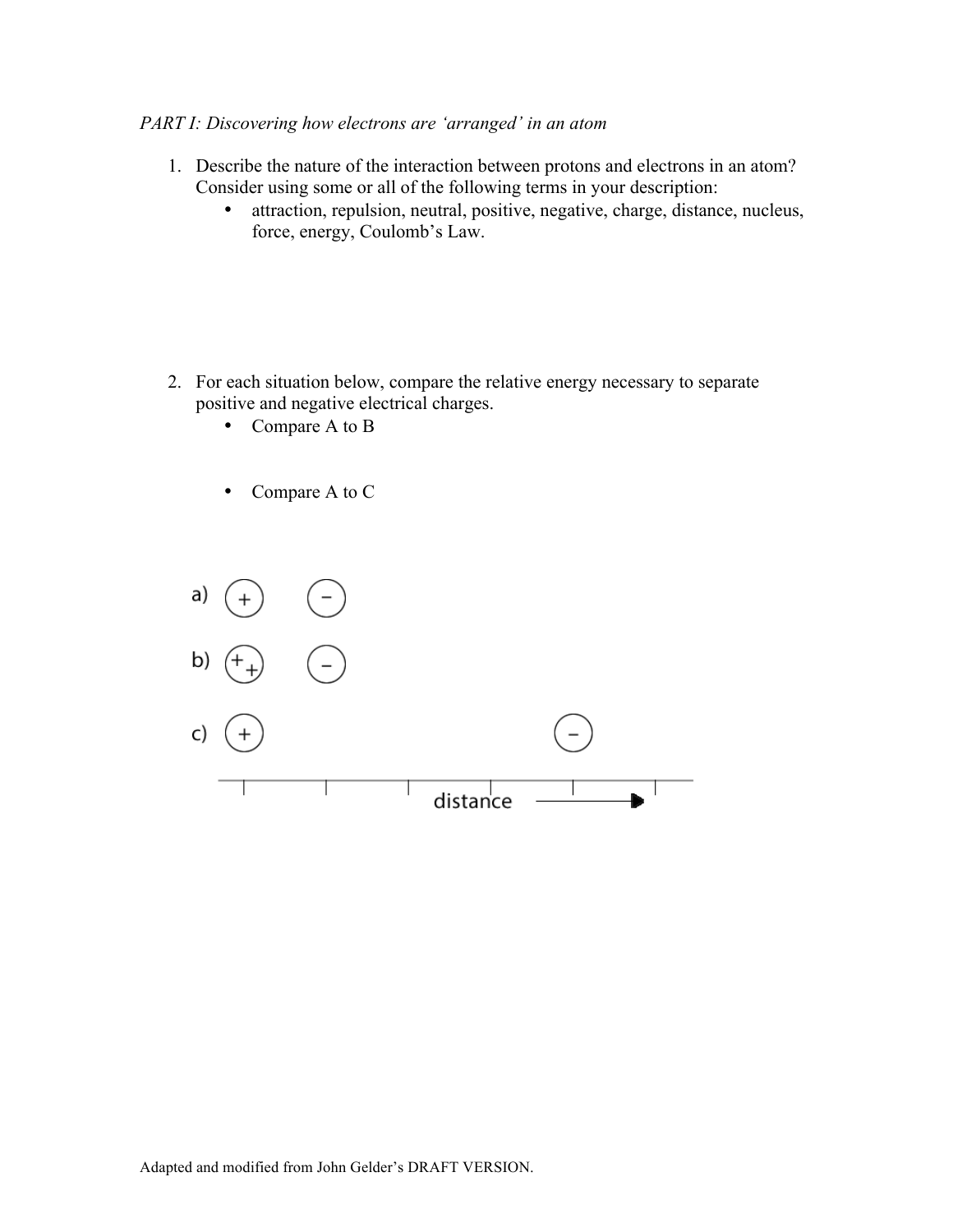3. Consider



- How many electrons do you see in the picture? How many protons?
- Which of these electrons is the easiest (requires the least amount of energy) to remove (ionize)? Justify your answer.
- Compare the energy required to remove the electron from 3 with the energy in
	- 2a
	- 2c

The first ionization energy is defined as the minimum energy that must be added to a neutral atom, in the gas phase, to remove an electron from that atom.

This definition can be represented by the following chemical equation:

energy +  $A(g) \rightarrow A^+(g) + e^-$ 

- 4. In the ionization equation above identify which species is at lower energy, A(g) or  $A^+(g)$  + e<sup>-?</sup> Justify your answer.
- 5. Explain why energy is required (an endothermic process) to remove the electron in a neutral atom.
- 6. The value of the first ionization energy for hydrogen is  $1312 \text{ kJ mol}^{-1}$ .

energy + H(g) 
$$
\rightarrow
$$
 H<sup>+</sup>(g) + e<sup>-</sup>

On the graph on the next page use a short horizontal line to indicate the energy of H(g) and a short horizontal line to indicate the energy of  $H^+(g) + e^-$ . Be sure to consider your responses to Q4 and Q5 above.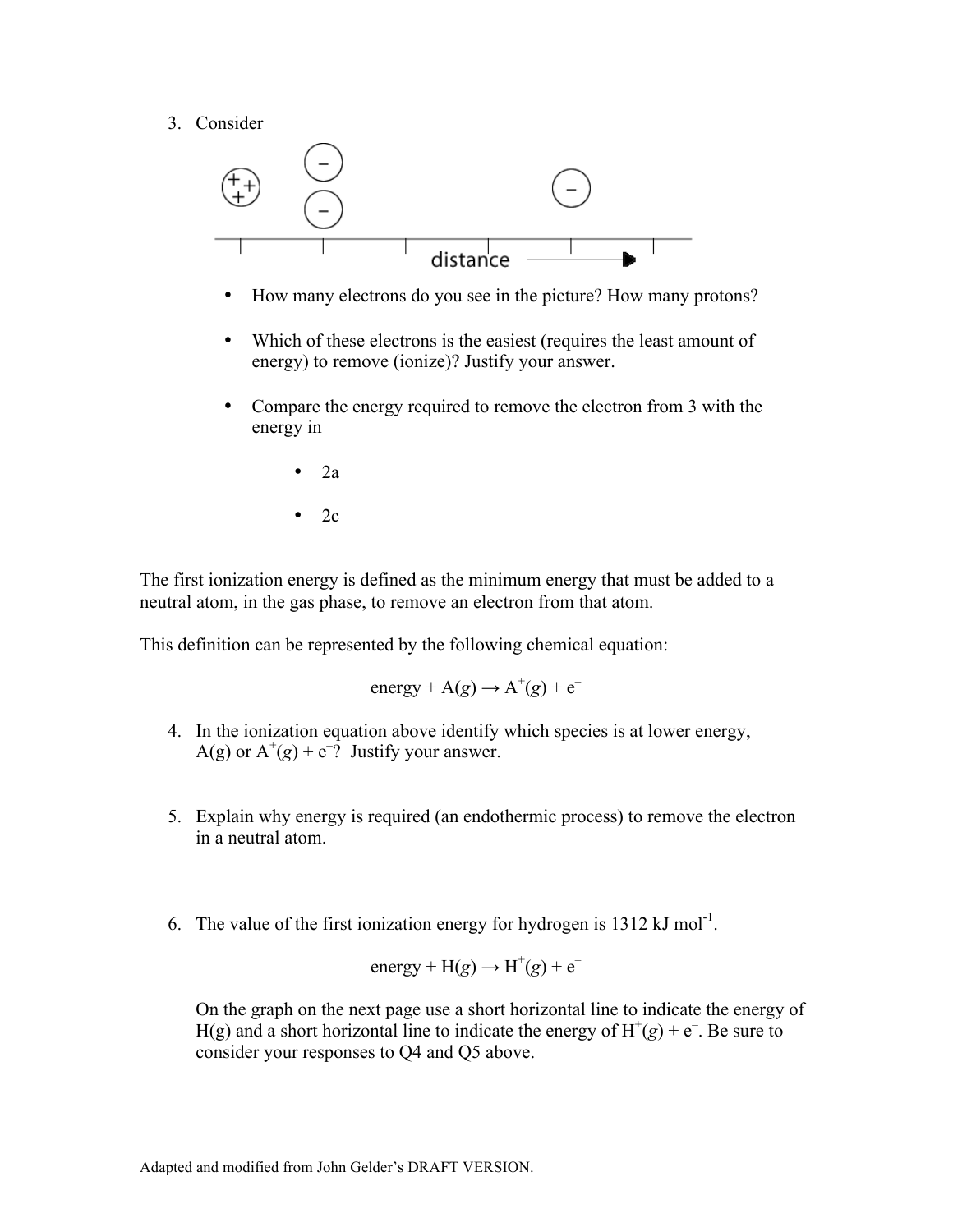

7. What does the difference in energy in the lines in your diagram above represent?

The values for the first ionization energy for a hydrogen and helium atom are provided in the table below.

| tom                         |  |  |
|-----------------------------|--|--|
| I Ionization Energy (kJ mol |  |  |

- 8. Based on comparisons you made in Question 2 how would you explain the difference in the values for the first ionization energy for hydrogen and helium?
- 9. How does your explanation account for the relative charge on hydrogen and helium and the distance of the electron(s) from the nucleus?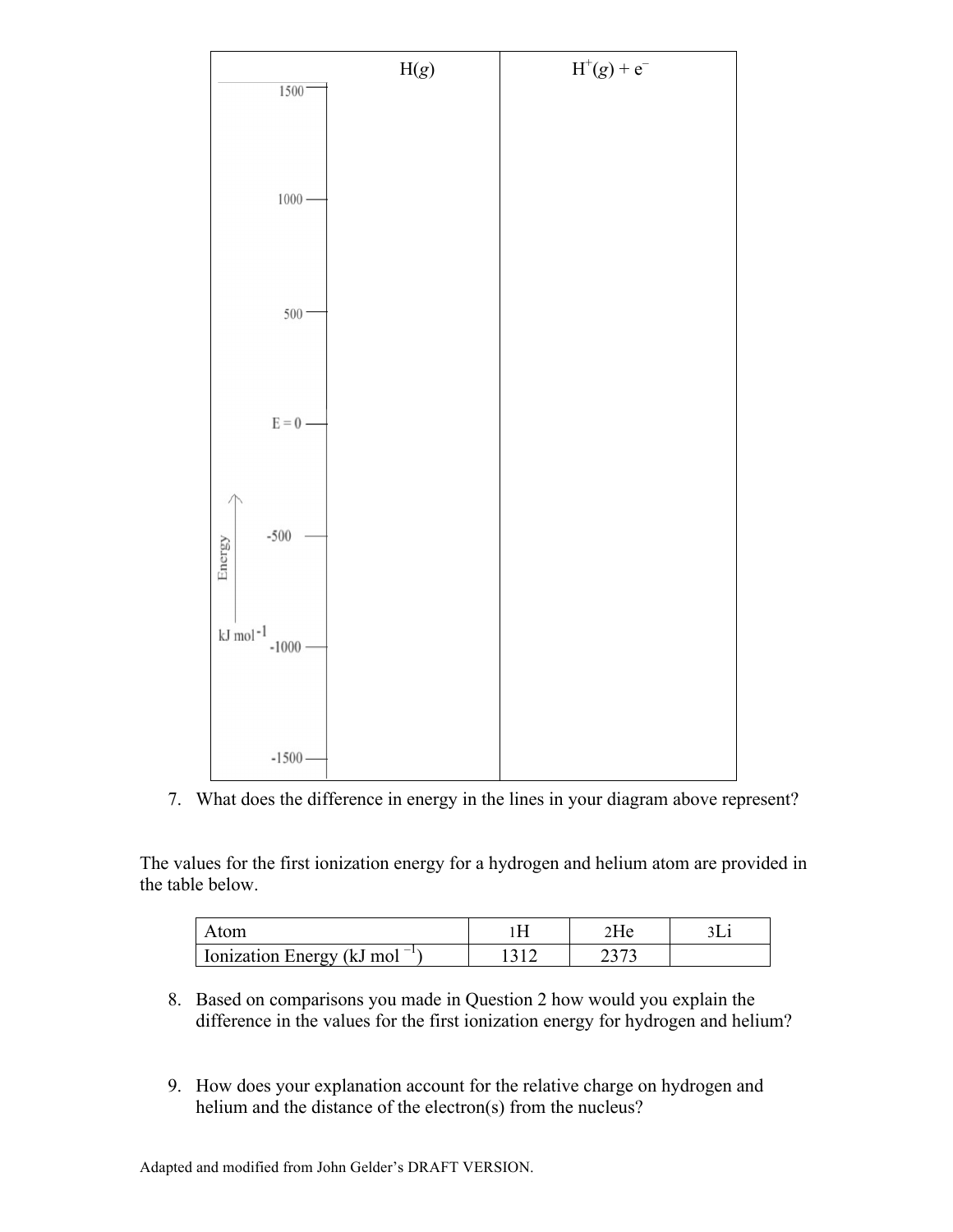In the energy diagram below locate (draw a horizontal line) the first ionization energy for hydrogen and the first ionization energy for helium.



- 10. How does the diagram illustrate the relative ease with which an electron can be removed from each atom?
- 11. *Predict* a value for the first ionization energy for lithium.

Do not add your prediction to the figure just yet. Justify your prediction (look back at Question 2 if you need guidance).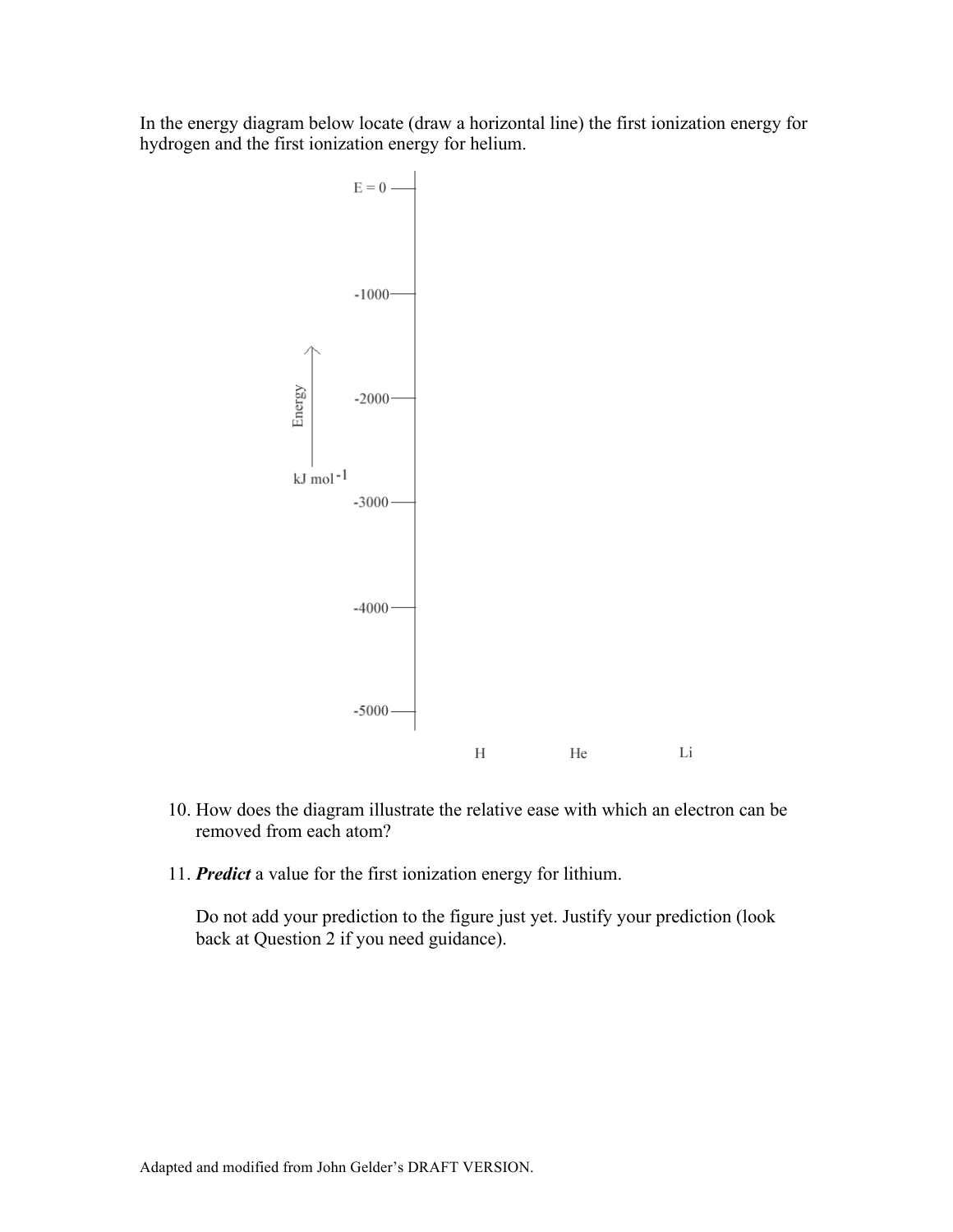The actual value of the first ionization energy of lithium is 520  $kJ$  mol<sup>-1</sup>. Add this value for to the figure on the previous page.

- 12. How would you explain the ionization energy for lithium compared to the ionization energy for helium? Compared to hydrogen?
- 13. *Predict* the relative value of the energy necessary to remove a second electron (called the second ionization energy) from lithium. Support your prediction with an explanation.
- 14. Based on the first ionization energies for hydrogen, helium and lithium that you represented in the figure on the previous page, what can you infer about the distance of the electrons from their respective nuclei.

The first ionization energies for selected elements from the second period of the periodic table are provided in the table below.

| Atom                                            |     | 4Be | 6C  | 7 <sup>N</sup> | ۵ŀ   | $10$ Ne |
|-------------------------------------------------|-----|-----|-----|----------------|------|---------|
| Ionization Energy (kJ mol<br>$\sim$ $-1$ $\sim$ | 520 | 899 | 086 |                | 1681 | 2081    |

15. Explain the trend in ionization energies in terms of the charge of the nucleus and the relative location of the electrons.

The first ionization energy for the element sodium is given in the following table.

| Atom                                 | Na  | 2Mg | 4Si |  | 18A <sub>1</sub> |
|--------------------------------------|-----|-----|-----|--|------------------|
| $1 - 1$<br>Ionization Energy (kJ mol | ∪∠ت |     |     |  |                  |

16. *Predict* the values for the first ionization energy for the other selected third period elements. Explain how you arrived at your predictions.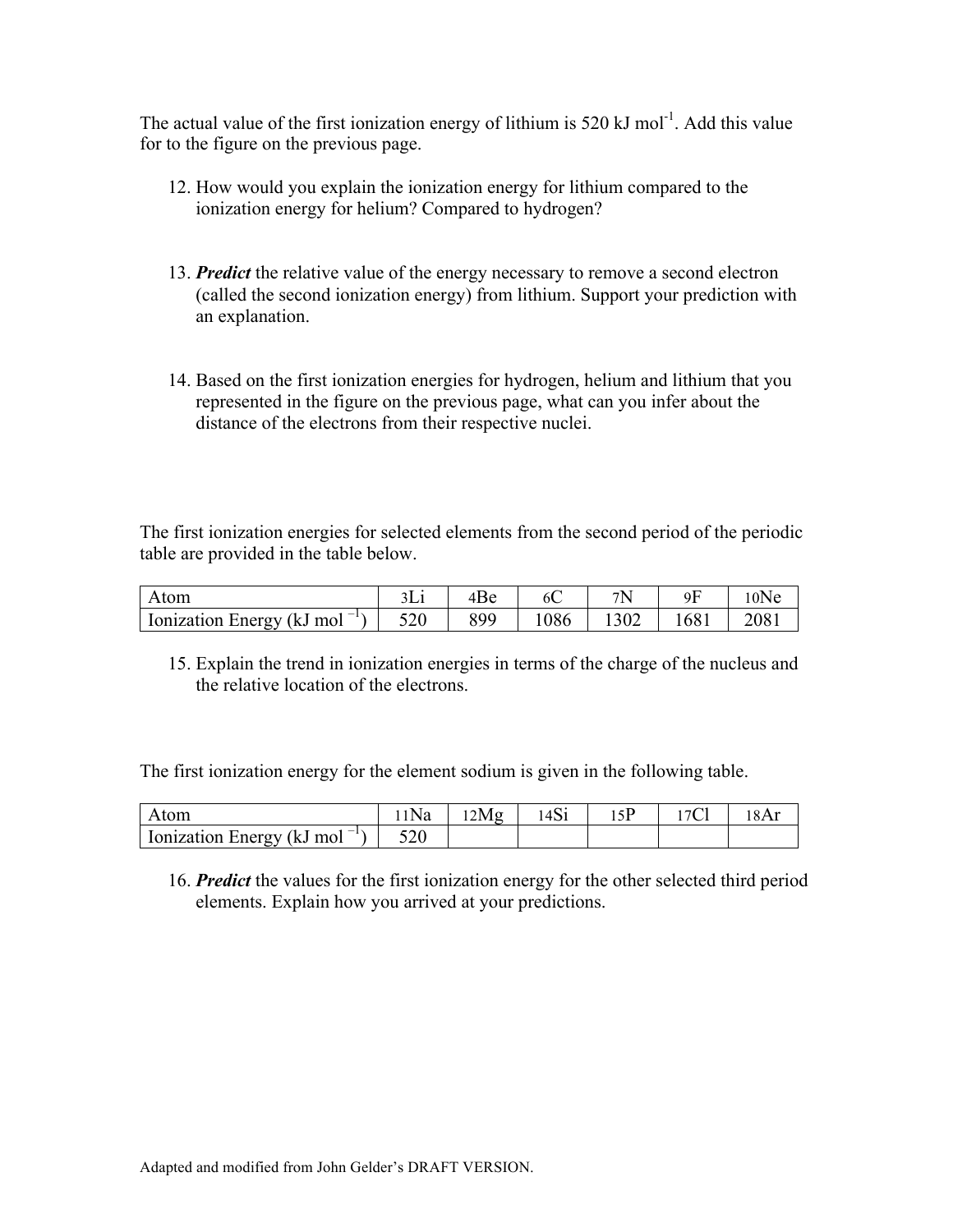

Below is a table containing the electron energies for *each* of the 18 electrons in an argon atom. The graph of this data is shown.

- 17. Make observations about the graph in terms of the relative energies of the electrons and their relationship to each other.
- 18. Based on your responses from the previous questions how many 'groups' (levels or shells) of electrons are shown for Argon?
- 19. Indicate the number of electrons in each group/level that you identified?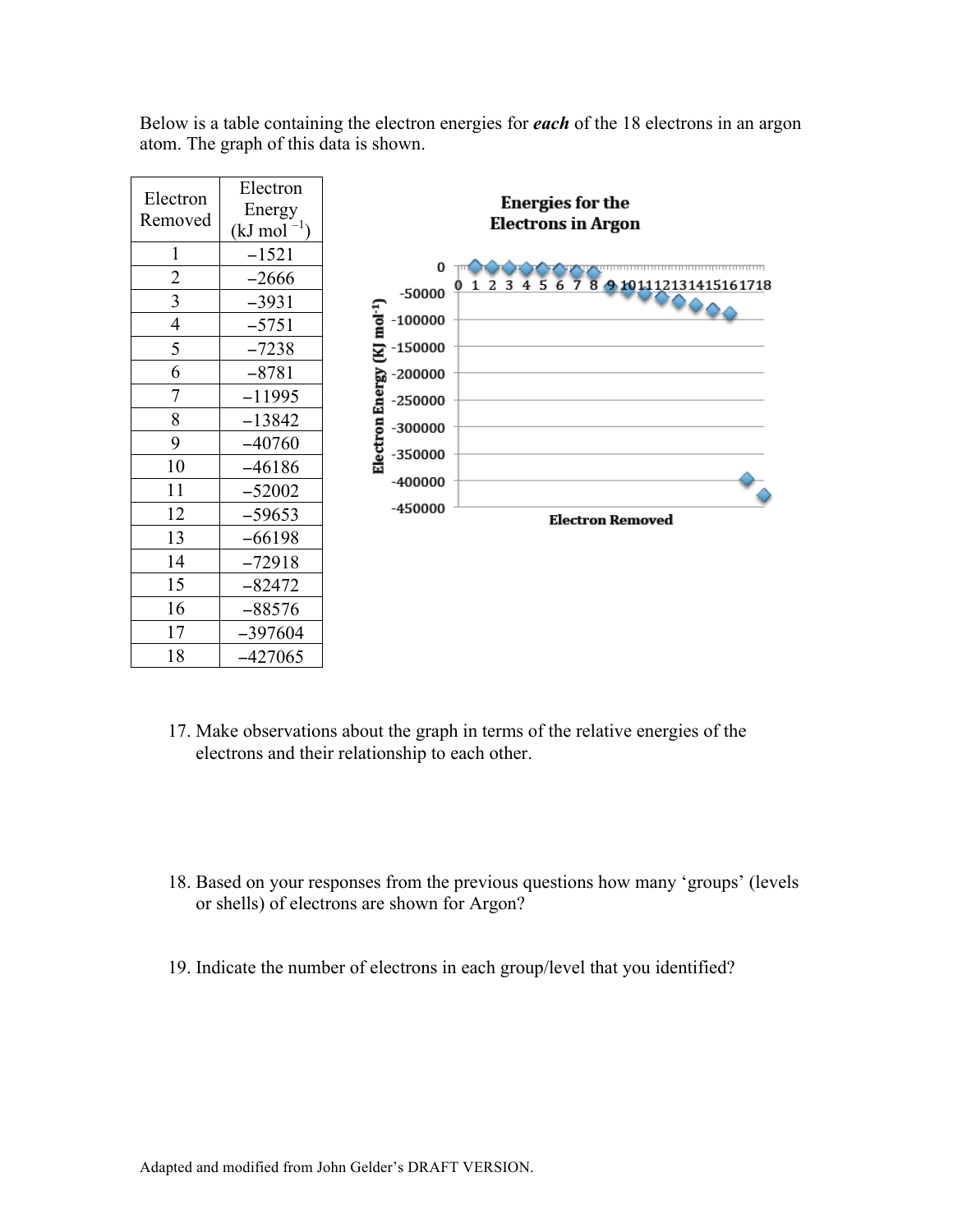20. On the graph below draw a horizontal line (to the right of the y-axis) that represents an average energy level for each of the groups of electrons that you identified. Label the levels 1, 2, etc.… beginning from the lowest energy level. What do these lines represent?



- 21. How would you describe the relative energy separation of these energy levels?
- 22. An electron from which level requires
	- the *least* amount of energy to remove?
	- The largest amount of energy to remove?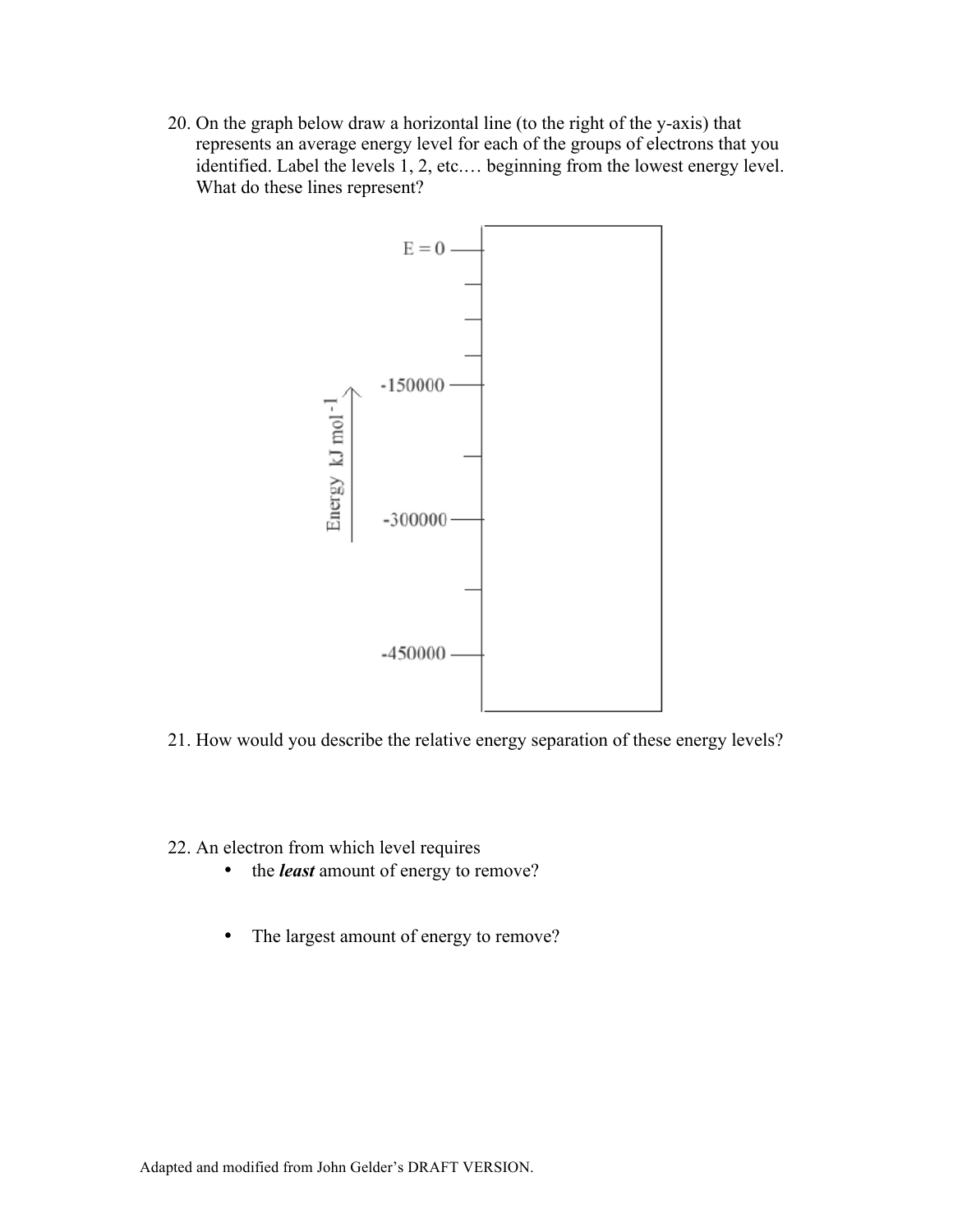Describe the electron structure (location of the electron) of the atom. Consider using some or all of the following terms in your description; nucleus, electron, energy, distance, level, proton, shell, arrangement, attraction, repulsion, positive, negative, charge, location.

## *PART II: Do all electrons in the same level have the same energy?*

One important conclusion based on the first ionization energy experimental data is that electrons in higher shells require less energy to remove. We have examined experimental data that relates the energy required to remove an electron to the shell the electron occupies.

• In which shell does an electron require more energy to remove, an electron in the second shell or the fourth shell?

An interesting question that cannot be answered from the experimental data of the first ionization energy is…

*Do all electrons in the same shell require the same amount of energy to remove?* 

We CAN answer this question if we look at photoelectron spectroscopy (PES) data for the atoms. In a photoelectron spectroscopy experiment any electron can be ionized when the atom is excited. Like with the first ionization, only one electron is removed from the atom. However in a PES experiment it can be ANY electron, not just the electron that requires the least amount of energy to remove.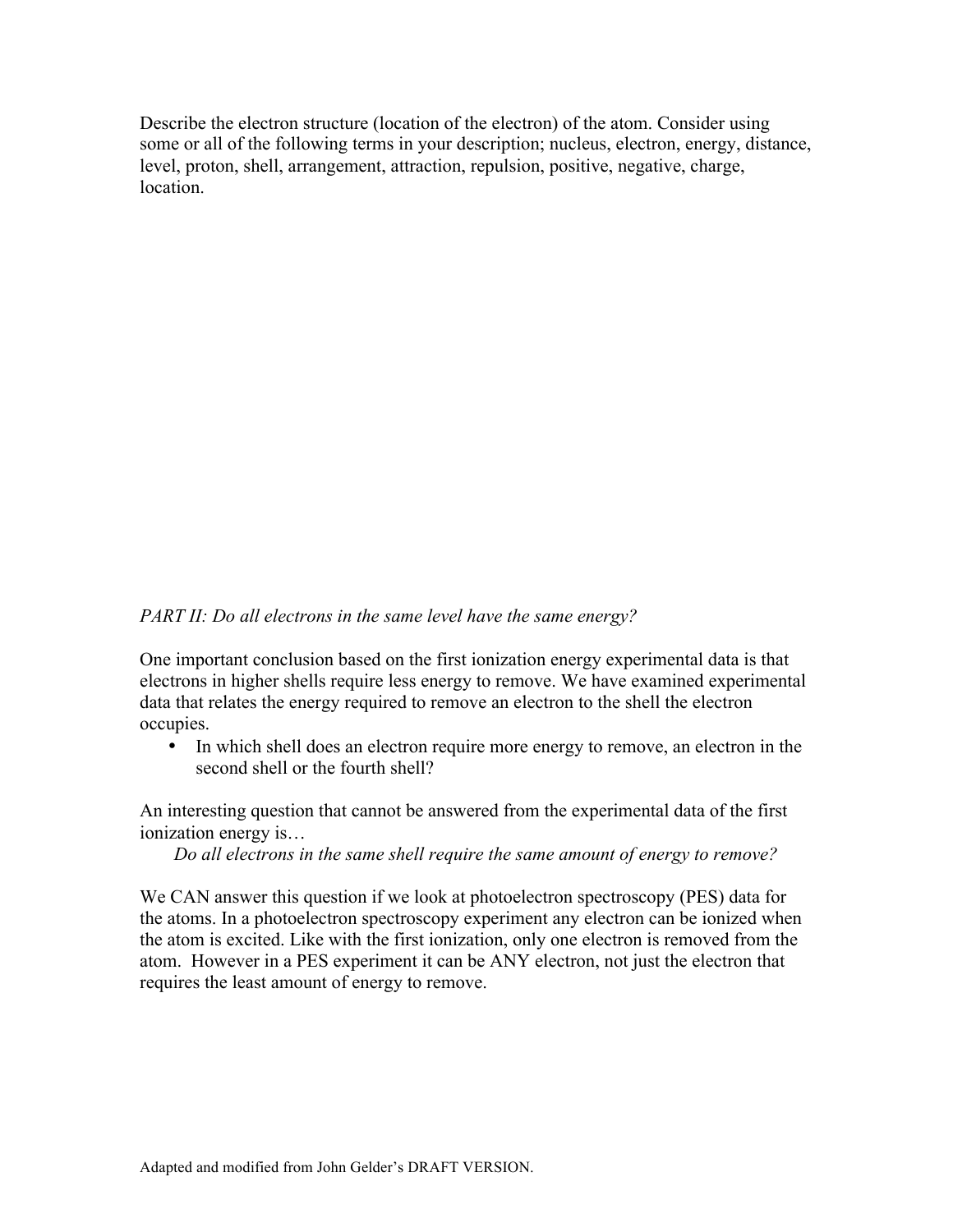Examine the PES spectrum for hydrogen shown in the figure. The label on the **y**-axis is energy and the units are in megajoules (M J mol<sup>-1</sup>)



1. What does the **x**-axis depict? Explain.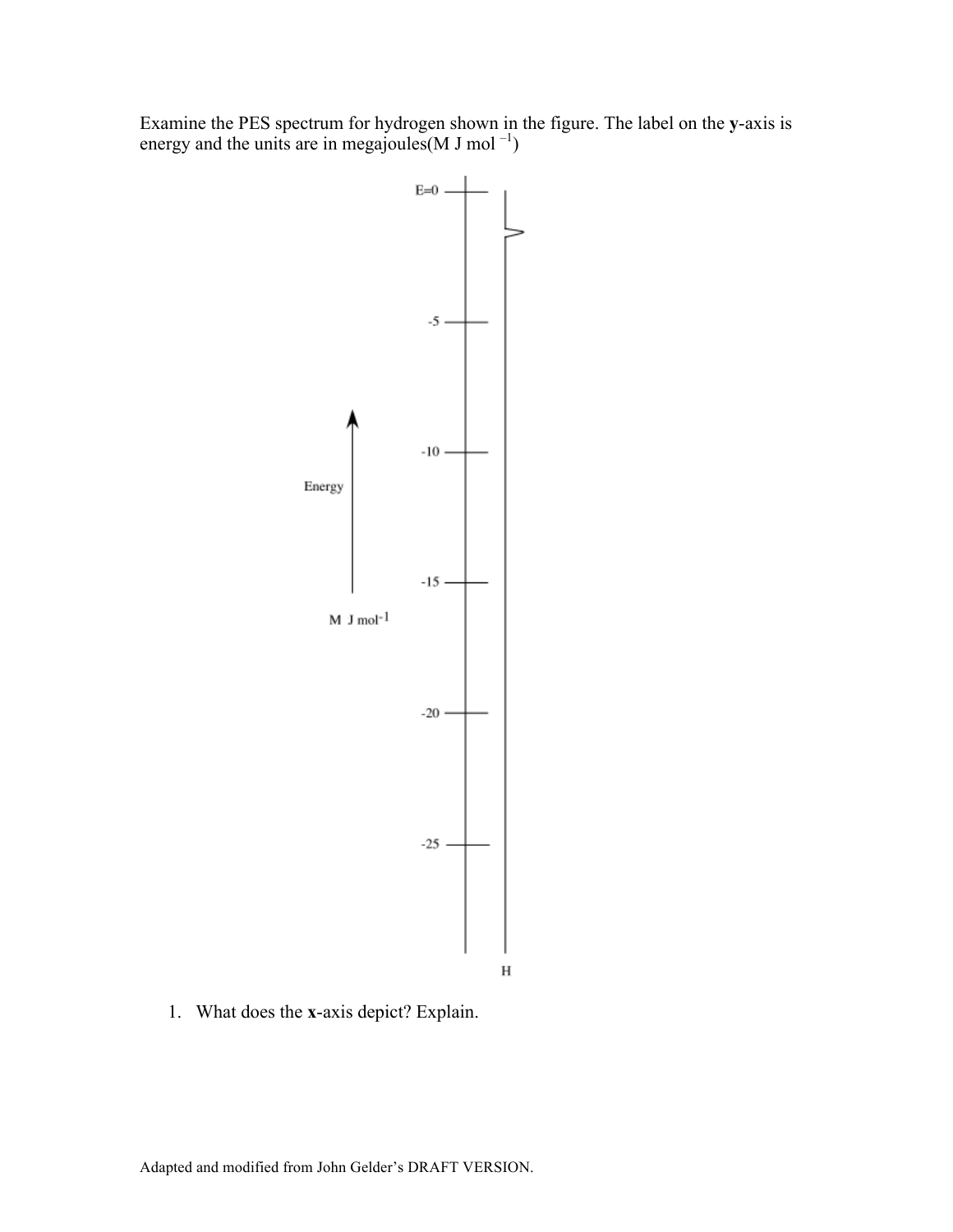2. What is the relationship between the photoelectron spectrum and the first ionization energy for hydrogen?

Helium is next, but before looking at its photoelectron spectrum answer the following questions:

- 3. How many electrons does helium have in its first shell?
- 4. Refer back to Part I of this activity, and obtain the first ionization energy for a helium atom. Can you predict what the PES would look like if
	- a. the same amount of energy is required to remove each of the electrons?
	- b. different amounts of energy are required to remove each electron?

Go to back to the previous figure and sketch *both* scenarios.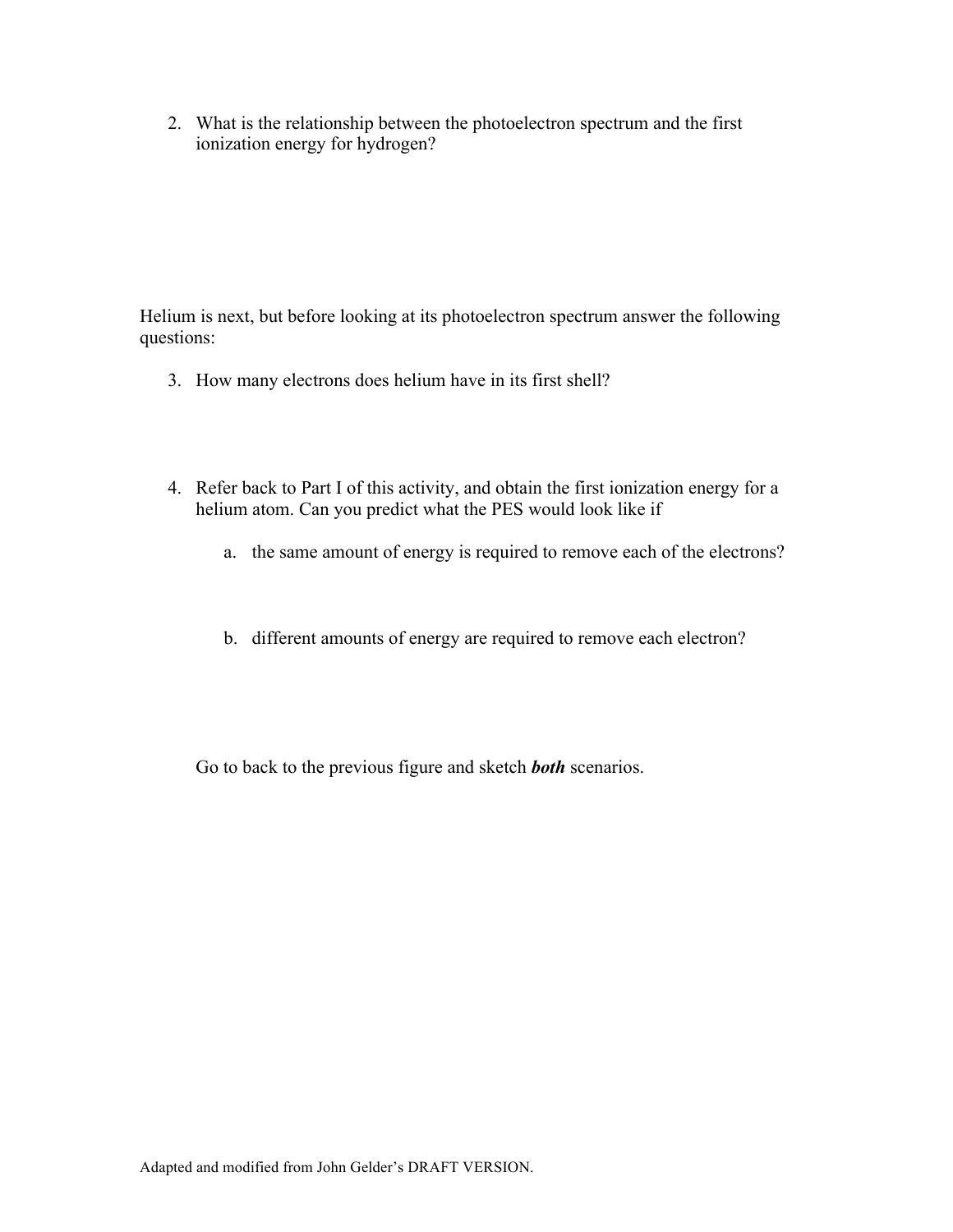Examine the PES for helium and compare it to your prediction from the previous question.



- 5. Explain the relative energy of the peak(s) and the number of electrons represented by each peak in the PES for helium and for hydrogen.
- 6. For lithium
	- a. How many electrons does lithium have?
	- b. What shells (levels) do those electrons occupy?
- 7. Predict what you expect the PES for lithium to look like. (Note: you do not have to predict the exact energies of each electron, you can make a reasonable estimate based on the first ionization energies for lithium and helium - refer back to Part I of this activity.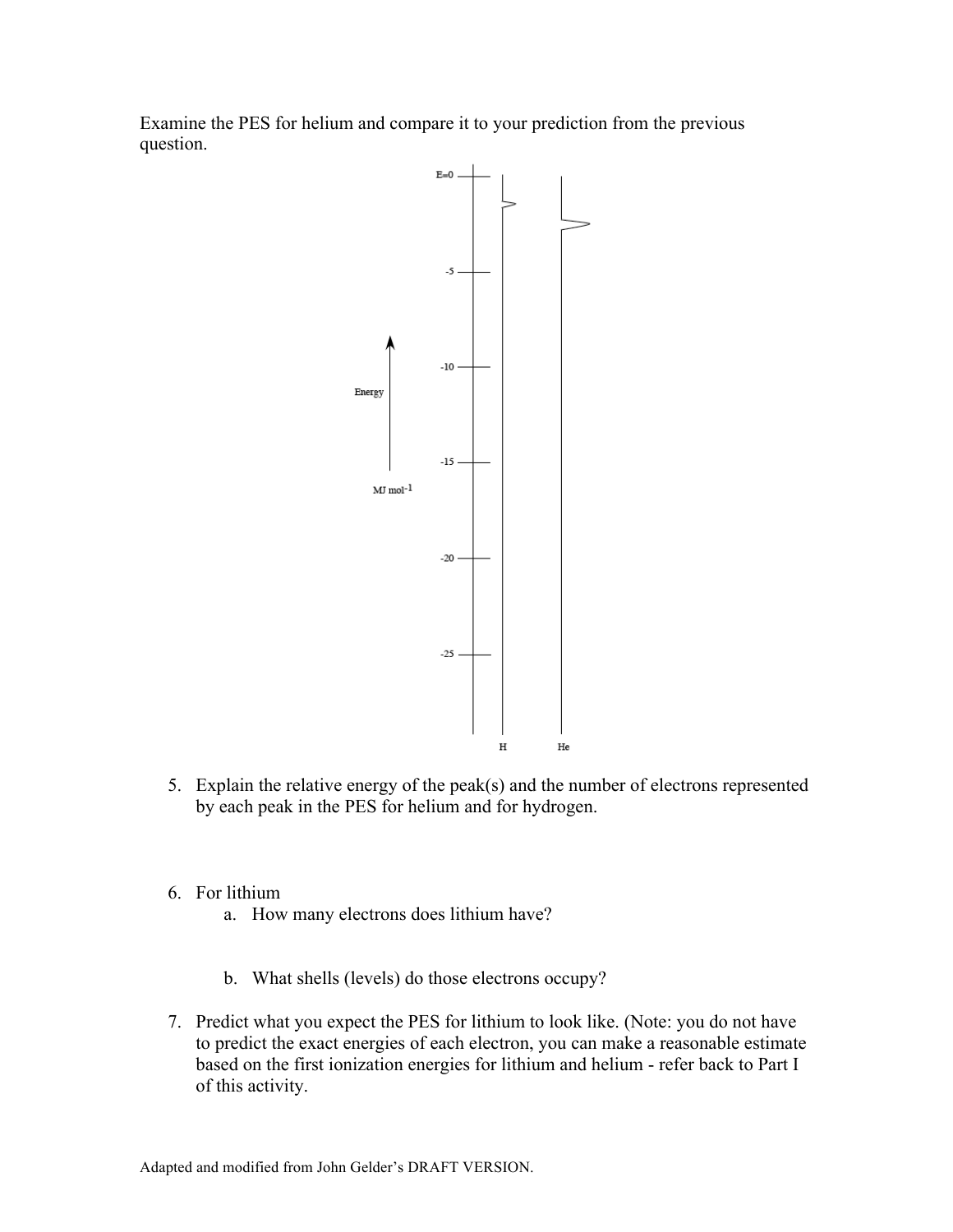

Look at this PES and compare it to the prediction you made in the previous question.

8. For each peak in the PES of lithium, identify the shell the electrons represented by that peak occupy. Be sure to comment about the relative energy of the peak(s) and the number of electrons for each peak for Li.)

The next element in the Periodic Table is beryllium.

- 9. How many electrons does beryllium have and what shells do those electrons occupy?
- 10. For the PES for beryllium predict
	- a. how many peaks
	- b. the number of electron for each peak
	- c. estimate the relative energies.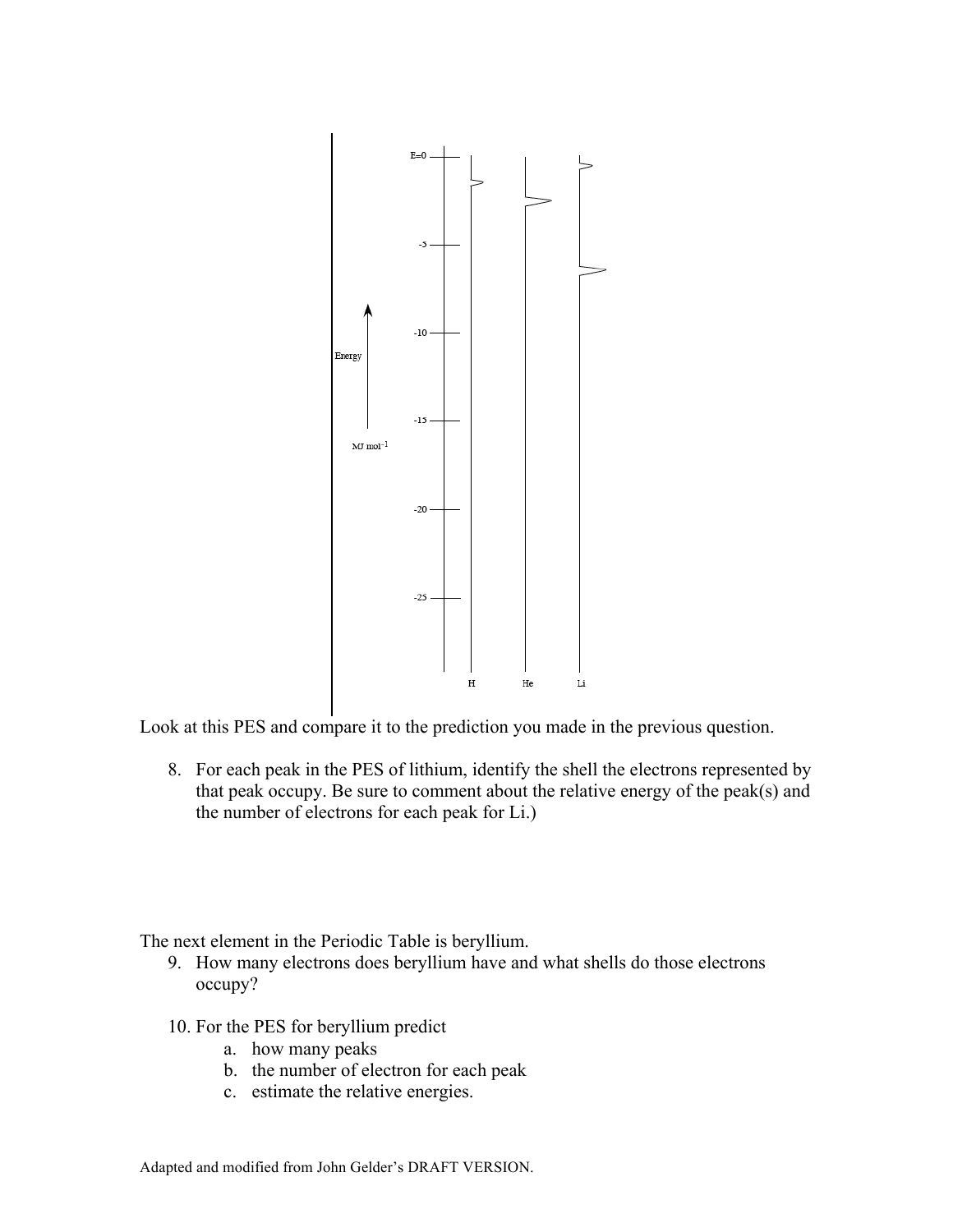

The next element in the Periodic Table is boron.

11. How many electrons does boron have and what shells do those electrons occupy?

- 12. For the PES for boron predict
	- a. how many peaks
	- b. the number of electron(s) for each peak
	- c. estimate the relative energies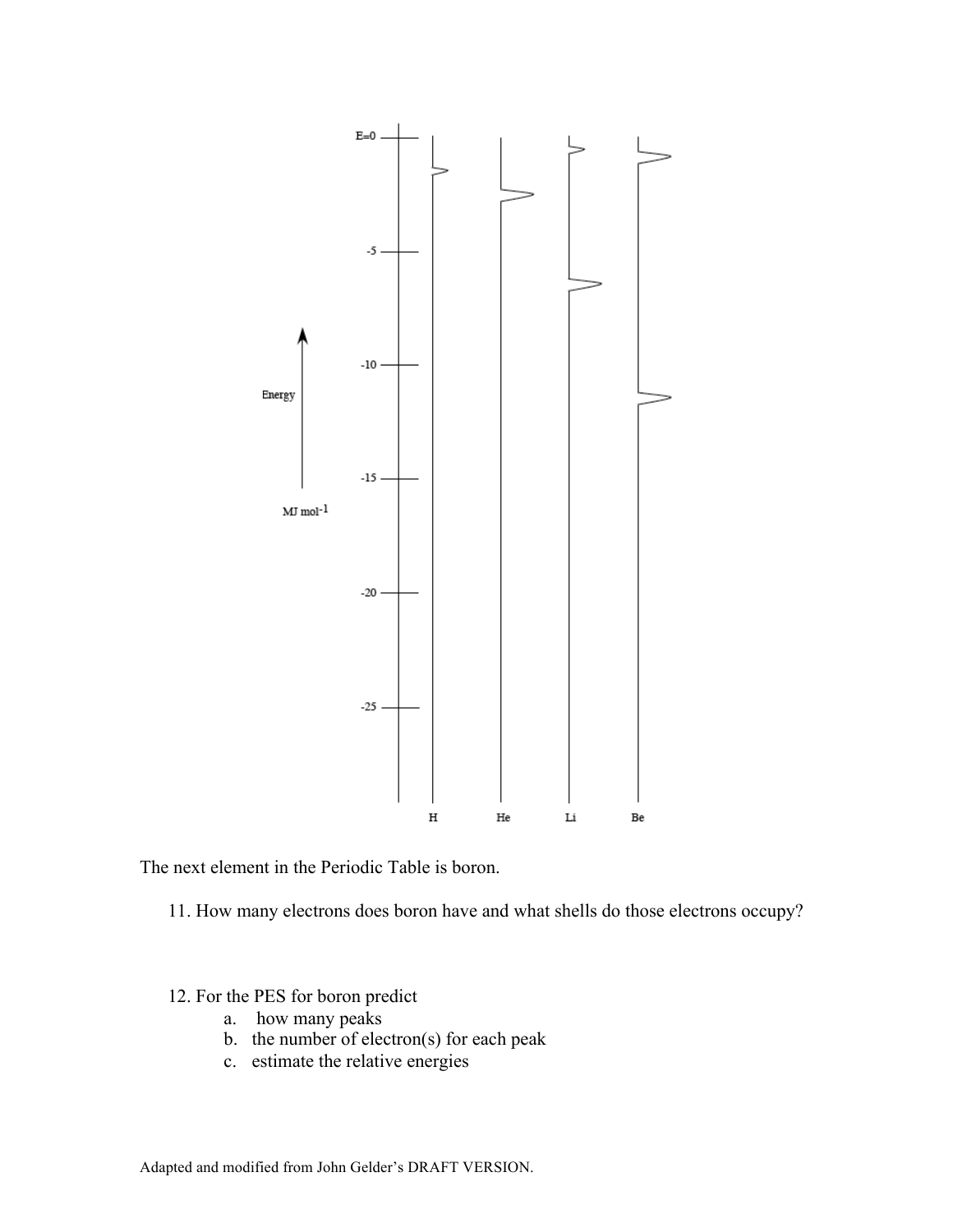## Below is the PES for boron.

13. Briefly describe how to interpret the PES for boron.



14. Predict what changes in the PES you would expect to see going across period 2 of the periodic table, from carbon to neon? Look at the PES for these second period elements.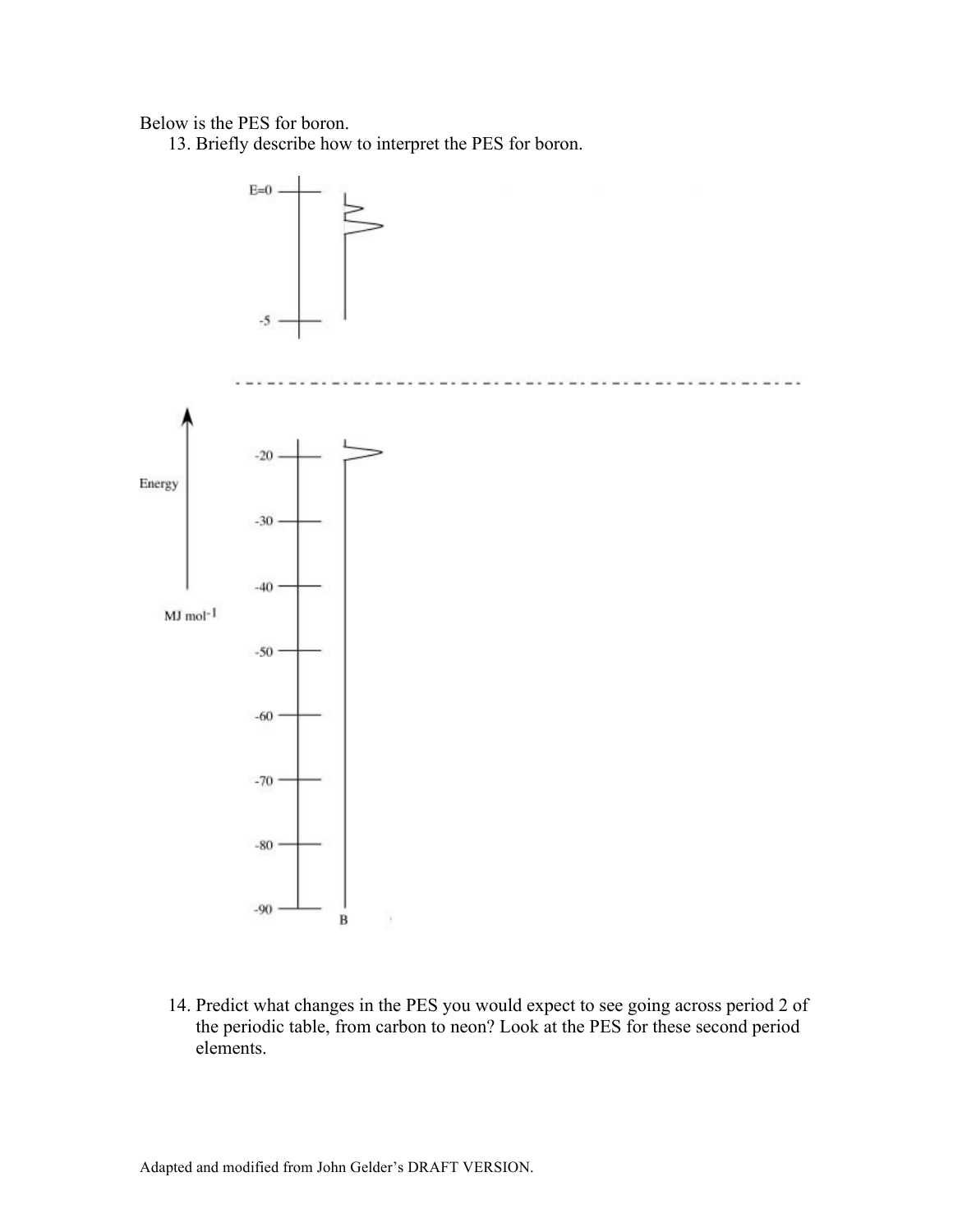Below is the PES for the period 2 elements from boron to neon.